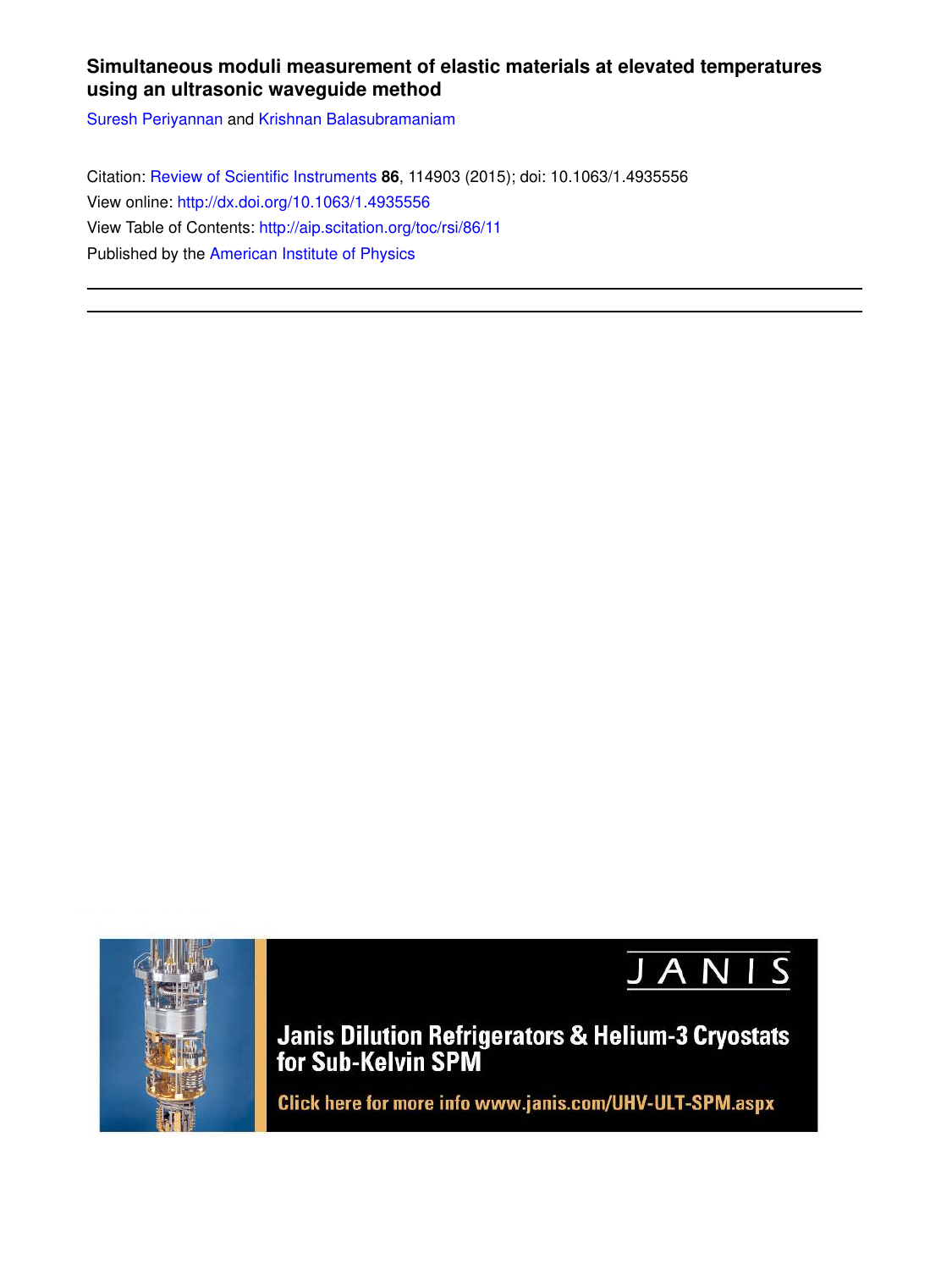

# **Simultaneous moduli measurement of elastic materials at elevated temperatures using an ultrasonic waveguide method**

Suresh Periyannan and Krishnan Balasubramaniam<sup>a)</sup>

*Centre for Non Destructive Evaluation and Department of Mechanical Engineering, Indian Institute of Technology Madras, Chennai 600 036, India*

(Received 20 July 2015; accepted 25 October 2015; published online 20 November 2015)

A novel technique for simultaneously measuring the moduli of elastic isotropic material, as a function of temperature, using two ultrasonic guided wave modes that are co-generated using a single probe is presented here. This technique can be used for simultaneously measuring Young's modulus (E) and shear modulus (G) of different materials over a wide range of temperatures (35 °C–1200 °C). The specimens used in the experiments have special embodiments (for instance, a bend) at one end of the waveguide and an ultrasonic guided wave generator/detector (transducer) at the other end for obtaining reflected signals in a pulse-echo mode. The orientation of the transducer can be used for simultaneously generating/receiving the  $L(0,1)$  and/or  $T(0,1)$  using a single transducer in a waveguide on one end. The far end of the waveguides with the embodiment is kept inside a heating device such as a temperature-controlled furnace. The time of flight difference, as a function of uniform temperature distribution region (horizontal portion) of bend waveguides was measured and used to determine the material properties. Several materials were tested and the comparison between values reported in the literature and measured values were found to be in agreement, for both elastic moduli (E and G) measurements, as a function of temperature. This technique provides significant reduction in time and effort over conventional means of measurement of temperature dependence of elastic moduli. <sup>C</sup> *2015 AIP Publishing LLC.* [http://dx.doi.org/10.1063/1.4935556]

## **I. INTRODUCTION**

The dependence of Young's modulus (E) and shear modulus (G) of an elastic solid over a wide range of temperatures is required in the design and analysis of materials for engineering applications. This is particularly important when the material shall be used for elevated temperature applications such as in engines, power plants, $1,2$  or in order to understand its behaviour during a fire.<sup>3</sup>

Several methods have been reported in the literature for measurement of modulus vs temperature. The most common method, however elaborate and tedious, is to use individual tensile testing and shear testing approach inside a furnace. This method would involve several experiments, for each temperature, using extensive fixtures for loading the sample at these temperatures. An alternate approach would involve the use of ultrasonic waves and relate the measurement of wave velocities to the moduli (assuming that the density as a function of temperature is known *a priori*). In order to make such ultrasonic measurements, two approaches, i.e., (a) buffer rod waveguide approach, $4-7$  and (b) laser ultrasound approach, $8-10$  are well documented. While the Young's modulus may be measured using these approaches, the measurement of shear modulus is relatively more challenging.<sup>11</sup> Cook *et al.*,<sup>12</sup> developed a system for temperature dependent dynamic Young's modulus measurement of 4330 V steel using a longitudinal resonance method (the piezoelectric ultrasonic composite oscillator technique—PUCOT) and compared it with a flexural resonance method (the impulse excitation technique—IET). Hill and Shimmin<sup>13</sup> had determined the dynamic elastic moduli of 40 metals and alloys at room to elevated temperatures; the determinations were based on a relation between the speeds of sound in a material. Here, the specimen of the material was excited electrostatically and its resonant frequency determined, then the dynamic elastic modulus was calculated with respect to the geometry of the specimen. Farraro and McLellan,<sup>14</sup> determined the Young's modulus and shear modulus of materials nickel, molybdenum, and platinum at a temperature range from 25 ◦C to 1000 ◦C using pulse echo waveguide approach. Lamidieu and Gault<sup>15</sup> explained that ultrasonic longitudinal short pulses were generated by a magnetostrictive transducer in a ferro-magnetic rod, which was coupled to the sample via a refractory alumina waveguide, for investigating Young's modulus of the refractory concrete during heat treatment at working conditions of lining in a cement plant furnace. For different stainless steels (304, 310, and 316), the longitudinal and transverse velocities were measured using a pulse echo technique over a range of temperatures (4 K–295 K) and, then the elastic constants were calculated by Ledbetter.<sup>16</sup> The Young's modulus vs temperature data was also tabulated for 40 metal alloys at a wide temperature range (0 K–590 K) by Ledbetter. $17$ 

The Young's modulus of aluminium tuning fork was measured by frequency variation data at different temperatures (29 °C–300 °C) by Greer,<sup>18</sup> while Meena and Sahoo<sup>19</sup> conducted the tensile test for aluminium specimen using universal testing machine at various ranges of temperatures (27 ◦C– 325 ℃) from which true stress and strain were calculated.

a)Author to whom correspondence should be addressed. Electronic mail: balas@iitm.ac.in. Telephone: 044-22575688.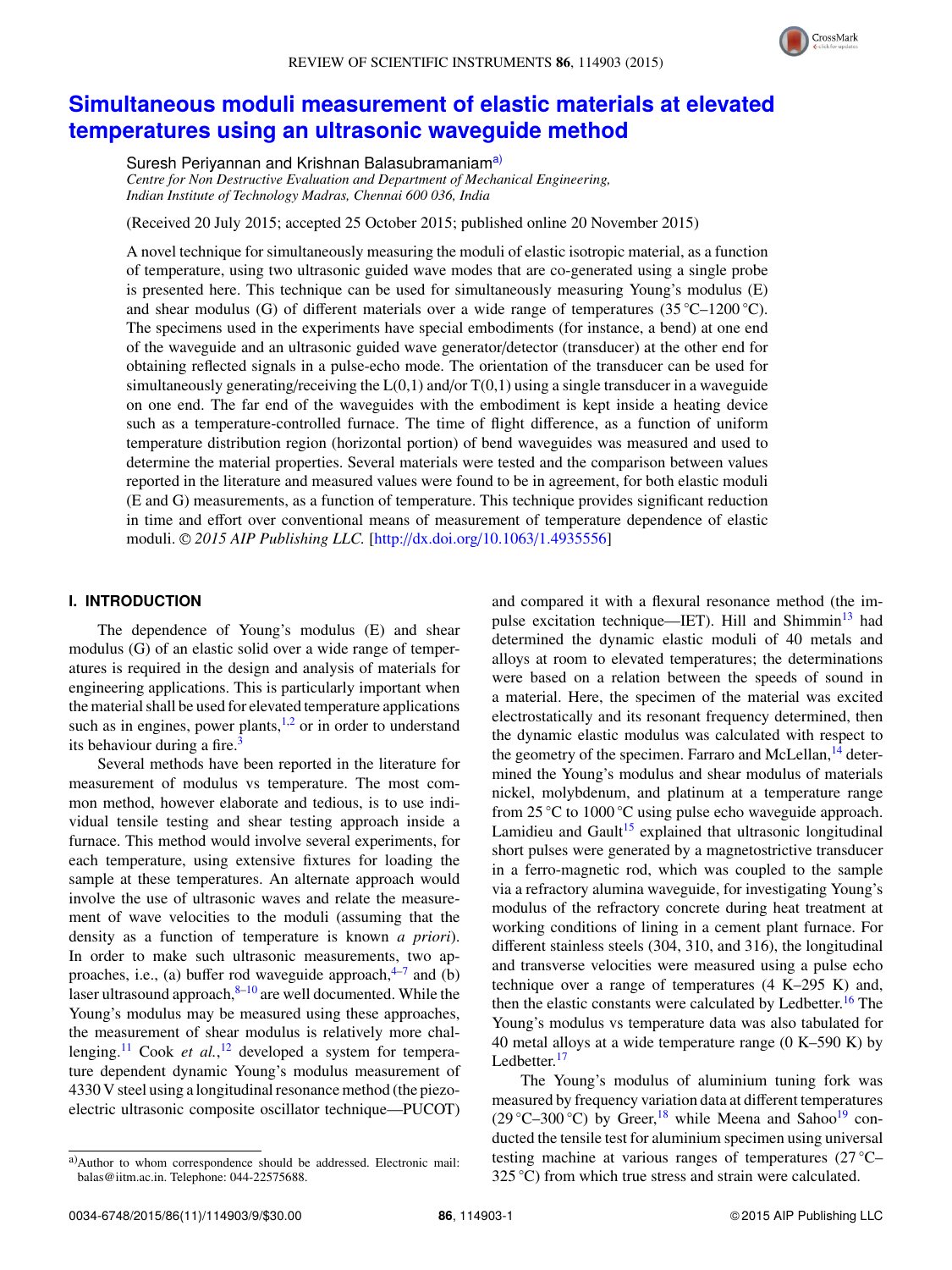Jiyunj $^{20}$  measured the physical properties of a solid material, such as the porosity ψ, pore shape-factor β, and elastic modulus E, by an ultrasonic sensor, which transmits and receives ultrasonic waves on the surface of the solid material.

Gault *et al.*<sup>21</sup> used a magnetostrictive-based ultrasonic pulse echo technique for measurement of Young's modulus of the four large grained  $Al_2O_3$ -based refractory materials up to 1800 ◦C. Here, a 200 kHz ultrasonic longitudinal pulse was transmitted and received through thin tungsten waveguide coupled to the sample (sample was a rectangular beam  $2.5 \times 2.5 \times 70$  mm) via an Al<sub>2</sub>O<sub>3</sub> waveguide at various temperatures. Huger *et al.*<sup>22</sup> also used similar methods of measurement for Young's modulus of ceramic composite materials up to 1500 ◦C. Bichkov *et al.*<sup>23</sup> measured the Young's modulus of Zirconium-Niobium alloys up to 950 ◦C by measuring the natural frequency of vibration of a specimen in the form of cylindrical rod.

In this paper, a waveguide based approach for determining the two moduli (at the same time), using a single transducer that generates both longitudinal and torsional modes, as a function of temperature is described. Here, the material that is being examined is in the form of a waveguide (that is, a wire, rod, strip, etc.) and sufficiently long so that ultrasonic transduction (at different directions) can be accomplished on one end of the waveguide while the simultaneous (E and G) measurement is performed at the other end which is at controlled temperatures. The measurement end was kept inside a temperaturecontrolled furnace while the ultrasonic transducer was kept outside the furnace. In order to avoid the effects of the temperature gradients in the waveguide, an embodiment in the form of an L-bend was used at the end of the waveguide in order to obtain two reflections from the bend region. The relative time-of-flight of the individual wave modes  $L(0,1)$ ,  $T(0,1)$  can be related to the moduli of the waveguide  $E(T)$  and  $G(T)$ , respectively, provided the temperature of the furnace is known. In order to measure  $E(T)$  and  $G(T)$ , two incident wave modes were employed in a single experiment. In this work, the transducer coupled the ultrasonic waves into the waveguide using a very thin layer of viscous silicone based ultrasonic couplant.

Waveguide based sensors have been used for several measurement applications such as fluid level indication, flow front, density, temperature, and rheology measurement of the surrounding fluid. Lynnworth $24$  summarized several waveguide sensors for *process control* applications. Balasubramaniam *et al.*, 25,26 Prasad *et al.*, <sup>27</sup> and Pandey *et al.*, <sup>28</sup> measured time of flight (TOF) and amplitude (A) from the reflected ultrasonic signal from the end of a waveguide, which can be used for measuring the properties (product of density and viscosity) of molten material, in which the end was immersed. Visvanathan and Balasubramaniam $^{29}$  have also described the flow front monitoring inside molds using torsional waveguide.

Most of the previous works on ultrasonic waveguides have been used any one mode  $L(0,1)$  or  $T(0,1)$  to measure the physical properties of the surrounding fluid, where the elastic properties of the waveguide as a function of temperature were assumed to be known. In other works,  $4-7,15,21,23$ elastic properties of materials were measured using ultrasonic wave  $L(0,1)$  or  $T(0,1)$  modes that were generated from an ultrasonic transducer, that is located in ambient temperature, and transferred into a test sample that was located inside a hot zone. In our work, the elastic properties of the waveguide material are considered unknown while the physical properties of the surrounding fluid would be known *a priori*. In this paper, the surrounding fluid used was air and the influence of the variation of the bulk modulus of air with temperature, on the measurements made here, was assumed to be negligible.

In this work, the elastic moduli of different waveguide materials were simultaneously evaluated, using a single transducer (to generate and receive the  $L(0,1)$ ,  $T(0,1)$ ) that was excited using a single ultrasonic pulser-receiver unit. The waveguides were coupled to the transducer at different direction of orientations ( $0^{\circ}$  or 45 $^{\circ}$  or 90 $^{\circ}$ ) using a special transducer holder fixture. The local temperatures of a fluid around the bent portion of the waveguide (embodiment) influence the TOF for the round trip travel of  $L(0,1)$  and  $T(0,1)$  wave modes in the bent region. The time of flight difference  $(\delta TOF)_{L,T}$ was defined as the change in time of flight at measurement temperature compared to time of flight at room temperature in the horizontal bent region (uniform temperature distribution region) of the waveguide. The δTOF is due to two effects, that is, the change in the length of the waveguide due to coefficient of thermal expansion, and a change in the  $L(0,1)$ ,  $T(0,1)$  wave group velocity of material as a function of temperature. The (δTOF)<sup>L</sup> data were used for measuring the material property  $E_i(T)$  and  $(\delta TOF)_T$  was used for measuring  $G_i(T)$ . The  $E_i(T)$ and  $G_i(T)$  have been measured in the laboratory furnace over the range of 35 °C–1200 °C. It is also noted that the frequencies of generation of the guided wave modes  $L(0,1)$  and  $T(0,1)$ are selected so that they behave in a relatively non-dispersive manner.

Since multiple signals from the bend and the end of the waveguide have to be monitored during the heating and the cooling cycle, a multiple signal peak-tracking algorithm was employed to lock the time of flight measurement to specific signals of interest even though the signals are shifting in time during the heating process. Due to the rather long pulse-width and the relatively lower frequencies of the ultrasonic signals used to generate the guided wave modes, the maximum number of signals that must be simultaneously analyzed was found to be limited (time of flight measurements from each signal is limited due to signal overlap of closely spaced echoes). Here, the peak tracking algorithm uses several software "time gates" that are pre-set around the peaks of interest in the RF signals obtained from the waveguide. The number of "time gates" will depend on the number of peaks to be tracked. The time gate was  $1.2 \mu s$  wide and the peak point was approximately located in the middle of the "time gates." In this current study, 4 "time gates" were employed for the two guided wave modes and for the two reflected signals of interests (one from the bend and one from the end). The time of flight of the peak value within the "time-gate" is recorded and archived. Subsequently during the heating and the cooling cycles, the location of these "time gates" was re-positioned (after each acquisition of the data and computation of the TOF) such that the peak stays located approximately in the middle of the "time gate" based on the previously measured TOF of the peak. Thus, the "time gate" will move with the signal and thereby ensuring that the TOF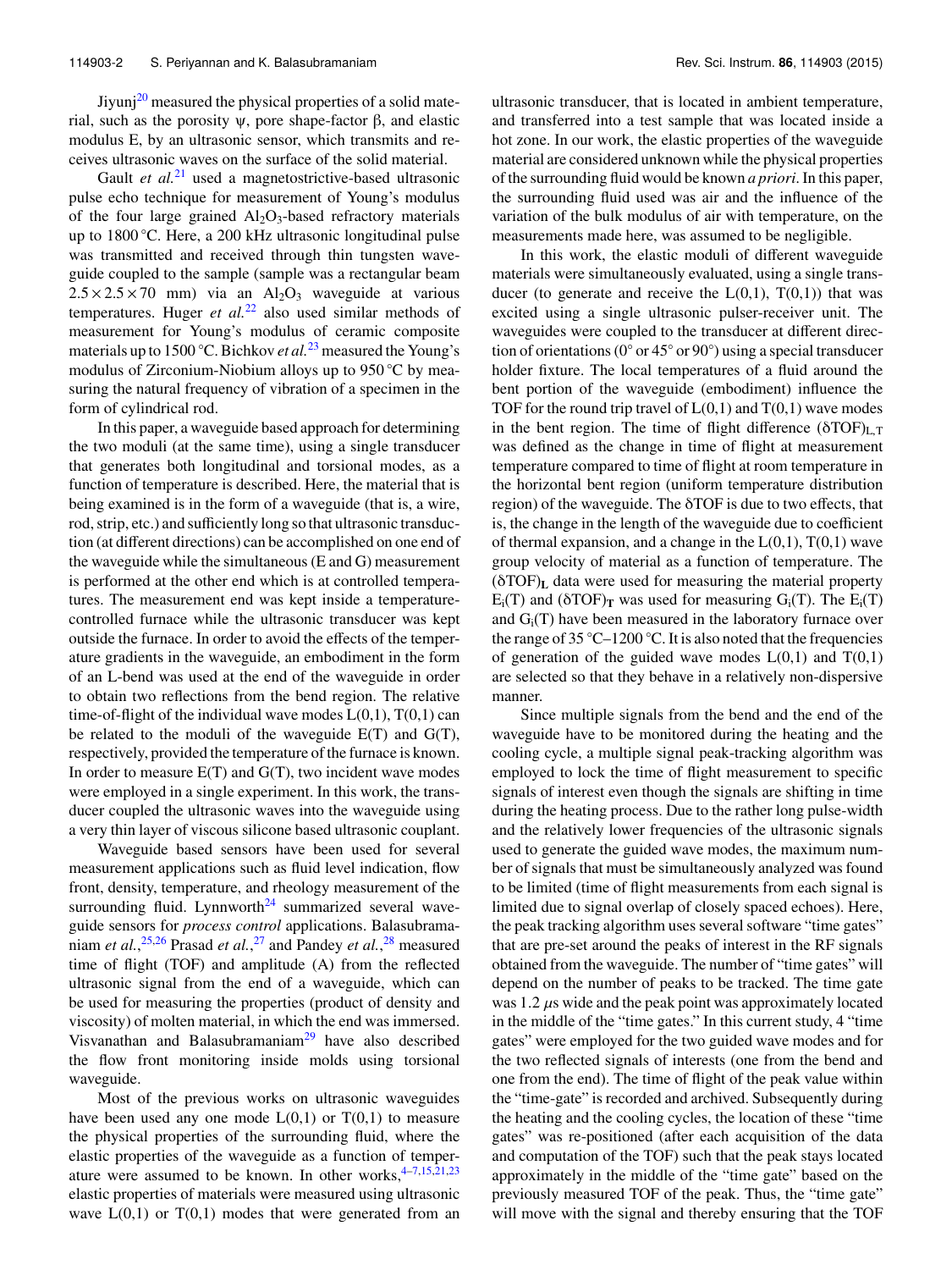measurements are performed even as the signals change with the temperature.

The  $\delta TOF_{L,T}$  at different temperatures from a uniform temperature region (horizontal bent portion), for entire heating cycle, was then measured. Conventional shear wave transducer with a bandwidth of 0.25–0.5 MHz was used for simultaneously transmitting and receiving  $L(0,1)$  and  $T(0,1)$  modes, respectively.

# **II. DISPERSION ANALYSIS**

The propagation of ultrasonic waves in waveguides has been well documented by Rose. $30$  In a cylindrical waveguide, there are three families of modes, namely, longitudinal (L), torsional (T), and flexural (F), that can propagate along the axial direction (z) of a cylindrical rod with coordinates (r,  $θ$ , and z). Here, the analysis concentrates on the fundamental longitudinal  $L(0,1)$  and torsional  $T(0,1)$  modes. The mode has smaller levels of dispersion over a wide range of frequencies and can be easily generated in the rods made of high temperature materials.

The phase velocity dispersion curves were obtained using Disperse software developed by Pavlakovic *et al.*<sup>31</sup> Phase velocity—V<sub>p</sub> and group velocity—V<sub>g</sub> dispersion curves (obtained from Disperse®) for rods of different diameters made of different high temperature materials are shown in Figures  $1(a)$ and  $1(b)$ . The material properties and dimensions of the high temperature waveguides that are explored in this paper are shown in Table I. It can be noted that different materials have specific frequency ranges where the wave is non-dispersive as observed from Figures  $1(a)$  and  $1(b)$ . It is desirable that,

TABLE I. Material properties and dimensions of waveguide materials.

| Material  | Mass density $(\rho)$<br>$(Kg \, m^{-3})$ | Young's<br>modulus (GPa) | Poisson's<br>ratio $(\mu)$ | $l.l_b.d$<br>(mm) |
|-----------|-------------------------------------------|--------------------------|----------------------------|-------------------|
| Kanthal   | 7250                                      | 215                      | 0.30                       | 740, 36, 1.58     |
| Nickel    | 8950                                      | 218                      | 0.31                       | 900, 52, 1.50     |
| Copper    | 9000                                      | 128                      | 0.34                       | 850, 51, 1.19     |
| Aluminium | 2710                                      | 71                       | 0.33                       | 1180, 51, 1.35    |
| Platinum  | 21450                                     | 168                      | 0.38                       | 485, 51, 0.65     |

in the chosen frequency range, the waveguides must exhibit only a small degree of dispersion in order to keep the pulse width of the signals relatively narrow and hence to improve the reliability of TOF measurements. Hence, in order to maintain regions of low dispersion, appropriate diameters of the rods must be chosen.

# **III. METHODS OF ULTRASONIC TRANSDUCTIONS**

A conventional ultrasonic normal x-cut PZT based shear wave transducer (Panametrics/Olympus NDT V151) is placed on one side of a nickel wire waveguide such that the plane of the surface of the transducer is tangential to the circumference of the waveguide. Since the shear wave has a fixed polarisation of vibration, three directions of orientations between the transducer and waveguide axis  $(0^{\circ}, 45^{\circ},$  and  $90^{\circ})$  were used to generate different modes as listed by the 3 case studies as discussed below and elaborated in the Figures 2-4. For these experiments, the bend waveguide (nickel) dimensions



FIG. 1. (a) and (b) Dispersion curves (phase velocity—V<sub>p</sub> and group velocity—V<sub>g</sub>) for L(0,1), T(0,1) modes for different materials and dimensions of materials as per Table I.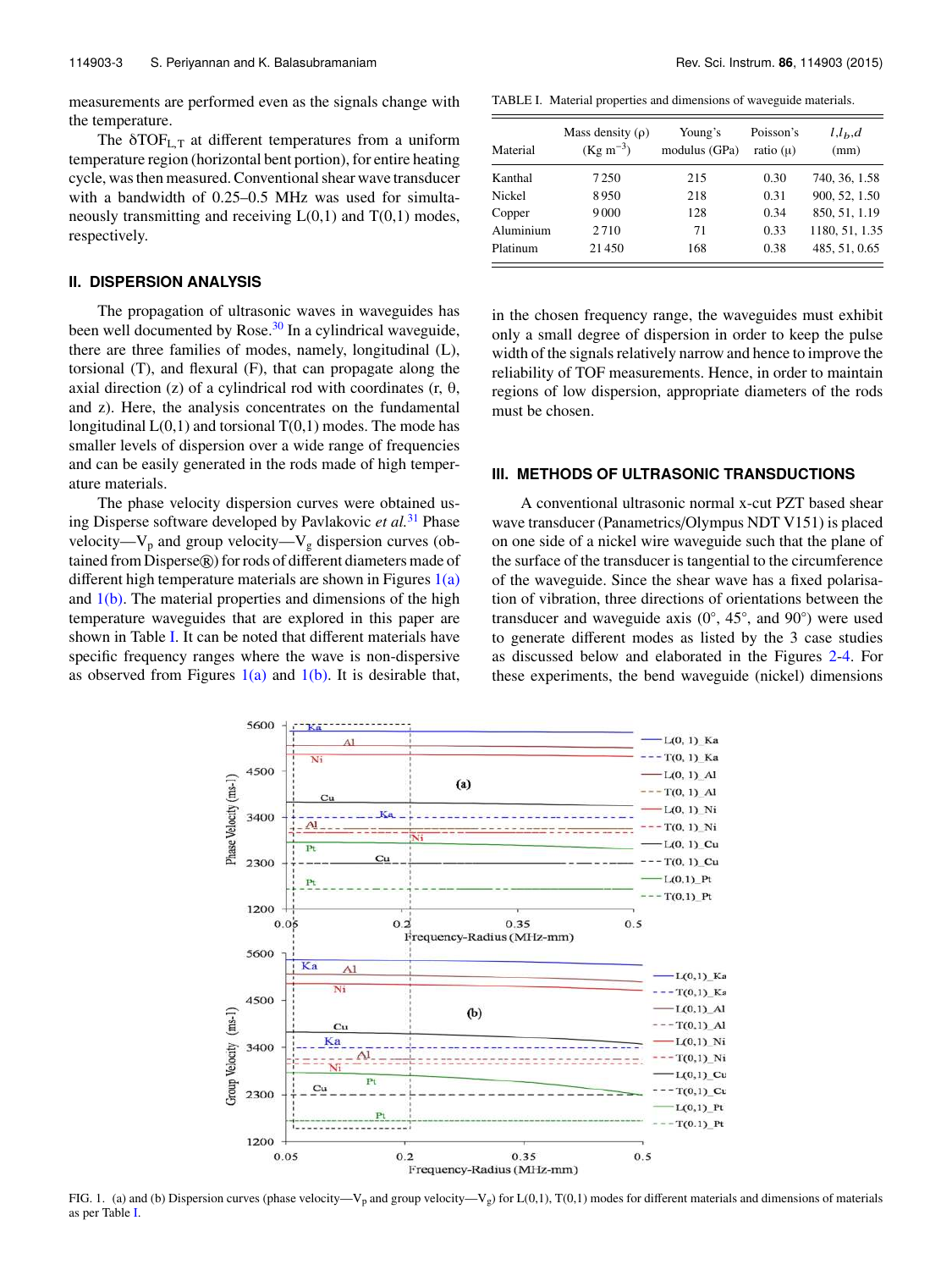

FIG. 2. (a) Shear wave transducer orientation is parallel  $(0^{\circ})$  to the axis of waveguide, (b) the reflected  $L(0,1)$  signals are obtained from the bend (900 mm) and end (952 mm) of a waveguide.

are followed by Table I and appropriate excitation frequency range was chosen from Figures  $1(a)$  and  $1(b)$ .

#### **A. Case 1**

When the angle is  $0^\circ$ , i.e., the vibration is along the axis of the waveguide,  $L(0,1)$  wave mode is generated and received. The experimental setup is shown in Figure  $2(a)$  and the Ascan of the RF signal obtained using this pulse-echo transmitreceive approach is shown in Figure  $2(b)$ . The  $L(0,1)$  wave mode reflected signals from the bend region and the end of the waveguide is clearly observed. Hence, the first reflected (at 364.9  $\mu$ s) signal is from the bend in waveguide and the second signal is the reflection (at 386.6  $\mu$ s) from the end of waveguide. The difference in the time of flights (i.e.  $21.7 \mu s$ ) between two signals was used for measuring the E(T). Other mode converted signals are also present, but due to the relatively slower velocities of these modes, these could be avoided by time-gating the first two signals representing the pure  $L(0,1)$ mode reflections from the bend and the end. Also, the mode converted signals are polarized at an angle that is not aligned with the preferred orientation of the probe, thereby providing only weaker signals that can be ignored.



FIG. 3. (a) Shear wave transducer orientation is perpendicular (90°) to the axis of waveguide, (b) the reflected  $T(0,1)$  signals are obtained from the bend (900 mm) and end (952 mm) of a waveguide.



FIG. 4. (a) Shear wave transducer orientation is 45◦ to the axis of the waveguide, (b) the reflected  $L(0,1)$  and  $T(0,1)$  mode signals are obtained simultaneously from the bend (900 mm) and end (952 mm) of a waveguide.

#### **B. Case 2**

When the angle is 90°, i.e., the vibration is perpendicular to the axis of the waveguide,  $T(0,1)$  wave mode is generated and received as shown in Figure  $3(a)$ . Again the T(0,1) modes are clearly identified from the bend region and the end as observed from the Figure  $3(b)$ . Here, again the T(0,1) modes are clearly identified since the mode converted signals are not efficiently detected by the polarized transducer. The A-scan in Figure  $3(b)$  shows the first reflected signal (at 604.8  $\mu$ s) from the bend of the waveguide and the second reflected signal (at 639  $\mu$ s) from the end of the waveguide. It must be observed that, as expected, the time of flight of the signals are approximately twice that of the  $L(0,1)$  modes represented in Figure 2(a).

## **C. Case 3**

When the angle is 45°, i.e., the vibration is along the axis of the waveguide, both  $L(0,1)$  and  $T(0,1)$  wave modes are simultaneously generated and received as shown in Figure  $4(a)$ . Again, it is clear from the A-scan signals that the 4 individual signals from the reflections from the two wave modes from the bend and the end are clearly identified as shown in Figure 4(b). However, there are mode converted signals that are of smaller amplitude but clearly noticeable. However, the appropriate signals can be identified from the time of flight measurements that were previously determined in Figures  $2(b)$  and  $3(b)$ . It is the focus of this paper to demonstrate the simultaneous generation and reception of both wave modes and to utilize this for the measurement of the temperature dependent moduli E(T) and G(T) using a single experiment. It is necessary to take the dispersion curve and the group velocity of the two wave modes in order to select the bend-length, the frequency, and the dimensions (diameter and length) of the waveguide in order to minimize the mode conversion effects. However, in our experiments, it was found that this for a wide range of materials, the signals obtained were of similar nature and the four individual signals were clearly recognized. Once the signals were identified, a peak tracking algorithm $32$  was used during the experiment to lock the reference points on each of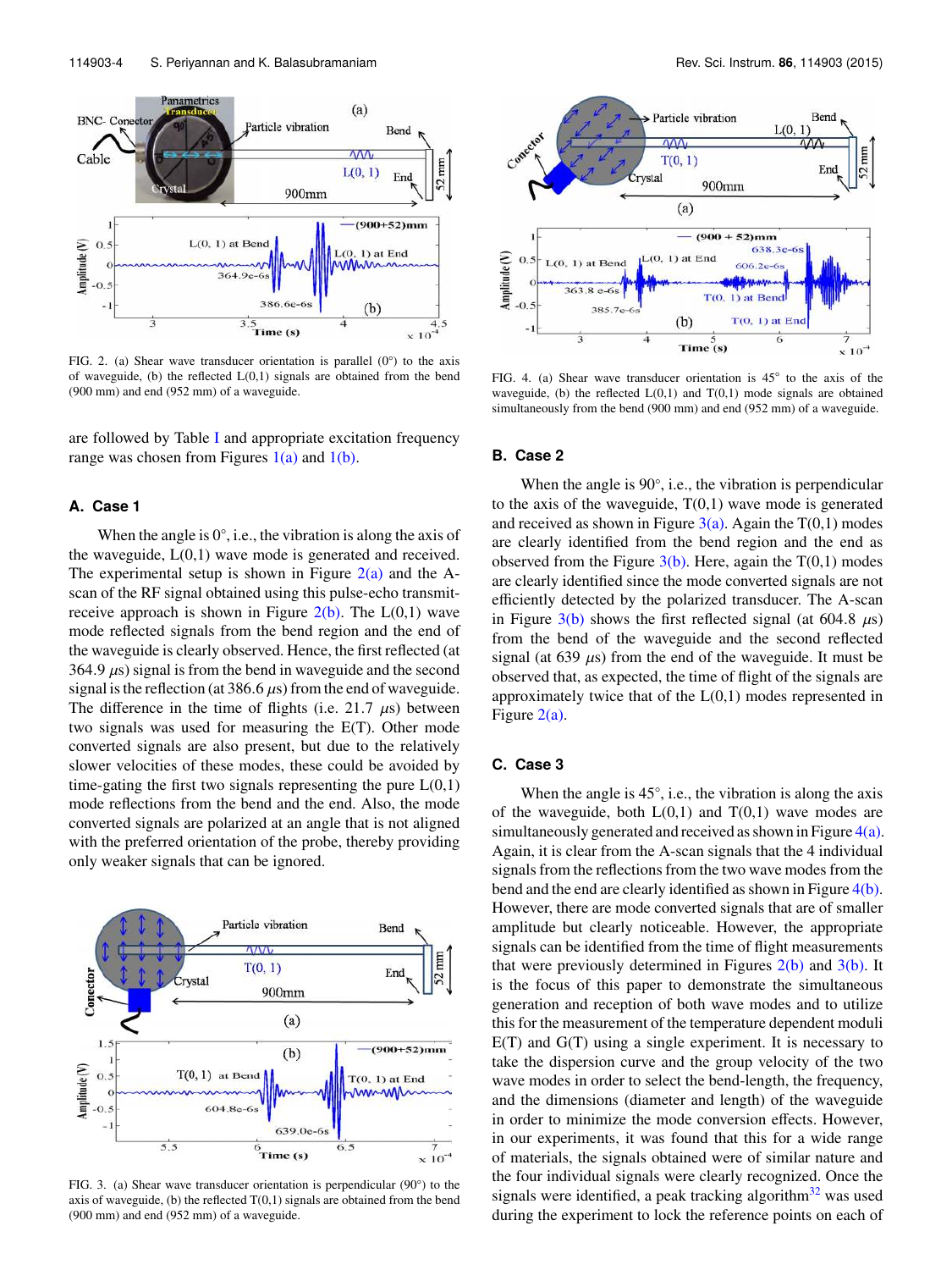these signals and follow the change in the time of flight of these reference points during the heating cycles of the measurement.

#### **IV. EXPERIMENTAL SETUP**

Figure 5(a) illustrates the transducer holder and actual schematic view of the experimental setup used and Figure 5(b) shows the bent waveguide dimensions as well as the transducer holder. The transducer is securely held by the fixture, then the wave guide can be connected with transducer at different orientations (0◦ , 45◦ , and 90◦ ) using different slots from the holder fixture.

#### **A. Experimental procedure and measurement**

In order to avoid the effects of temperature gradients on the long straight portion of the waveguide, the bent region of the waveguide is kept horizontal so that there is minimal temperature gradient (if any) across the bent region in Figure  $5(a)$ . Hence, the measurements of E and G are related to the material property in the bent region of material at the ambient temperature. Also co-located with the waveguide bend region, a K-type thermocouple was placed for simultaneous measurement of temperature. The thermocouple data were recorded in a PC using the National Instruments USB based NI 9211 card for temperature read out. A Panametrics (Olympus NDT) 5077 Pulser/Receiver was coupled to the transducer and used to transmit/receive the ultrasound through waveguides. The Olympus (Panametrics) model 5077PR provided a negative square wave excitation with a fast pulse rise and fall time (<20 ns each). The pulse voltage (100–400 V) and pulse width were adjusted directly to provide precise control over pulse shape by tuning to the desired frequency bandwidth (0.25–0.5 MHz). A National Instruments USB NI5133 A/D convertor (100 MHz, 8 bit) was used to interface the ultrasonic pulser/receiver to the PC for data acquisition and archival of the digital signals. A peak-tracking algorithm based on an earlier reported algorithm Periyannan and Balasubramaniam<sup>32</sup> was implemented in the software for the dynamic signal peak following the 4 signals during the heating of the waveguide. The dynamic signal peak following algorithm ensured that the TOF measurements were extremely reliable and repeatable. An insulated resistive heating (6 kW) furnace was used for the steady state heating of the waveguide that employed a Shinko programmable controller. In this furnace, maximum temperature was achieved 1450 ◦C.

Three case studies are used, at different positions of same waveguide and along with shear wave transducer orientations for this work. In the first case, a transducer was employed for axial excitation ( $0^\circ$ ) to generate  $L(0,1)$  mode on the waveguide to measure the Young's modulus (E) of material. In the second case, transducer was employed for tangential excitation (90◦ ) to generate  $T(0,1)$  mode on the waveguide to measure the shear modulus (G) of material. For the last case, the same transducer was employed (45◦ ) for the simultaneous excitations  $L(0,1)$  and  $T(0,1)$  to measure E and G of material, thus allowing measurement of material's E and G using a single set of experiment.

# **B. Temperature dependent E and G measurement relations using ultrasonic guided waves**

The bent region of the waveguide that is located in the uniform temperature distribution region of the furnace was used for the evaluation of  $(TOF_0)_{L,T}$  and  $(\delta TOF_i)_{L,T}$  using Equations  $(1)$  and  $(2)$  at various temperatures. Here, the temperature variations have been assumed to be only in the vertical direction. Any temperature gradient in the horizontal direction within the bent region has been neglected. E and G at a given temperature "i" due to a change in  $L(0,1)$  and  $T(0,1)$ mode's δTOF at horizontal portion of the waveguide (due to temperature variations) in Figures 3-5 can be calculated using the arguments and expressions provided as follows:

$$
(\text{TOF}_0)_{L,T} = [(\text{TOF}_b - \text{TOF}_a)]_{L,T}
$$
  
at the room temperature (T<sub>0</sub>), (1)

 $(\delta \text{TOF}_i)_{L,T} = [(\text{TOF}_{bi} - \text{TOF}_{ai}) - (\text{TOF}_b - \text{TOF}_a)]_{L,T}.$  (2)

From Eqs.  $(1)$  and  $(2)$ ,

$$
(\text{TOF}_{i})_{L,T} = (\text{TOF}_{0})_{L,T} + (\delta \text{TOF}_{i})_{L,T}
$$
  
at the instantaneous temperature (T<sub>i</sub>), (3)



FIG. 5. (a) Schematic diagram of the experimental setup with waveguide bend-region inside a furnace and (b) waveguide along with the sectional view of the flexible transducer holder.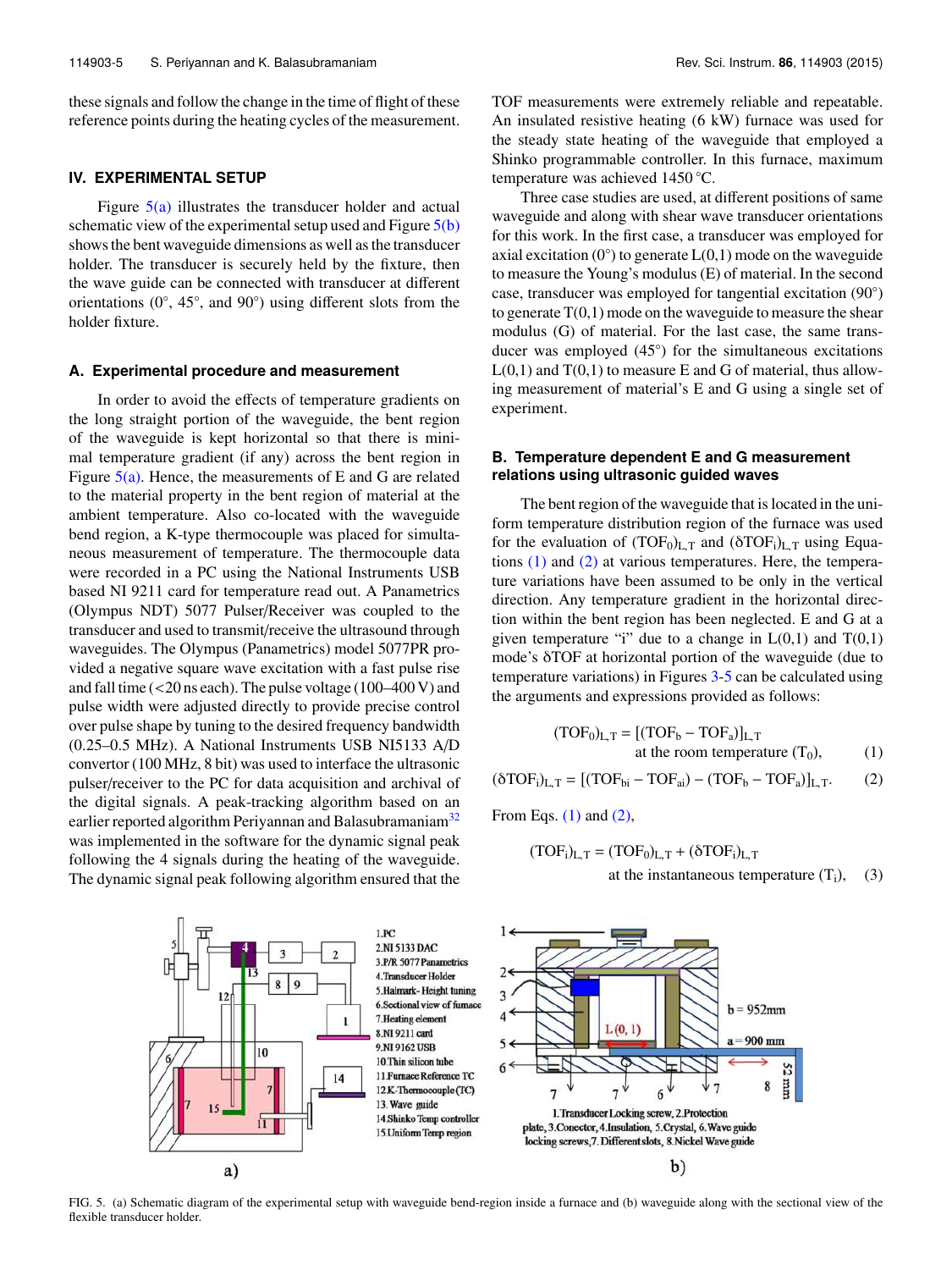

FIG. 6. Temperature vs experimental Ei for different trials and different values of A for nickel waveguide and comparison with the literature data for nickel  $E_i^{35}$  in order to evaluate the empirical constant **A**.

where

- subscripts L and T are related to  $L(0,1)$  or  $T(0,1)$  wave modes in the bent waveguides;
- subscripts a and b are related to the dimensions of bent waveguide.

The waveguide material normal (E) and shear moduli (G) were calculated at various temperatures based on  $(\delta TOF)_{L,T}$ and TOF measurements using the empirical relationships obtained for the computation of instantaneous elastic moduli  $(E_i$  and  $G_i$ ) at any given temperature for a given  $E_0$ ,  $G_0$  and by measurement of  $\delta$ TOF's using  $L(0,1)$  wave mode for  $E_i$ and  $T(0,1)$  mode for  $G_i$ , respectively, as in Equations  $(4)$  and (5) explained in more detail elsewhere by Periyannan and Balasubramaniam,  $33$ 

$$
E_i = \left(\frac{E_0}{1 + A\left(\frac{\delta TOF_i}{TOF_0}\right)_L}\right),\tag{4}
$$

$$
G_{i} = \left(\frac{G_{0}}{1 + B\left(\frac{\delta TOF_{i}}{TOF_{0}}\right)_{T}}\right).
$$
 (5)



FIG. 8. Temperature vs experimental  $E_i$ , and  $G_i$ , with verification using data from Refs. 35 and 36 for nickel.

In these empirical equations, the constants  $\bf{A}$  and  $\bf{B}$  were found to be constants and material independent. Some of the preliminary results on this approach have been reported elsewhere.<sup>33,34</sup> However, a more detailed set of experiments were conducted as described below.

# **V. ESTIMATION OF EMPIRICAL CONSTANTS (A AND B) FOR E, G MEASUREMENTS OF MATERIAL**

# **A. Case 1: Young's modulus measurement using L(0,1) mode of a nickel waveguide**

A waveguide, made from nickel, with dimensions as described in Figures  $2(a)$  and  $2(b)$  was used in the experiment with the bent horizontal region inside a temperature controlled furnace. The waveguide attached to an ultrasonic transducer that generates  $L(0,1)$  mode was initially considered in the experiment. The direction of transducer excitation was oriented parallel to the axis of the waveguide. The  $(\delta TOF_i)_L$ values were measured using Equation (2) at instantaneous temperatures that were measured by placing a calibrated Ktype thermocouple positioned near the horizontal bent portion of the waveguide. The measurements were obtained during the heating cycle.



FIG. 7. (a) and (b) The  $\delta \text{TOF}_T$  vs temperature and G<sub>i</sub> of the waveguide (nickel<sup>36</sup>) at various temperatures, respectively, and comparison with the literature data in order to obtain the best fit value for B.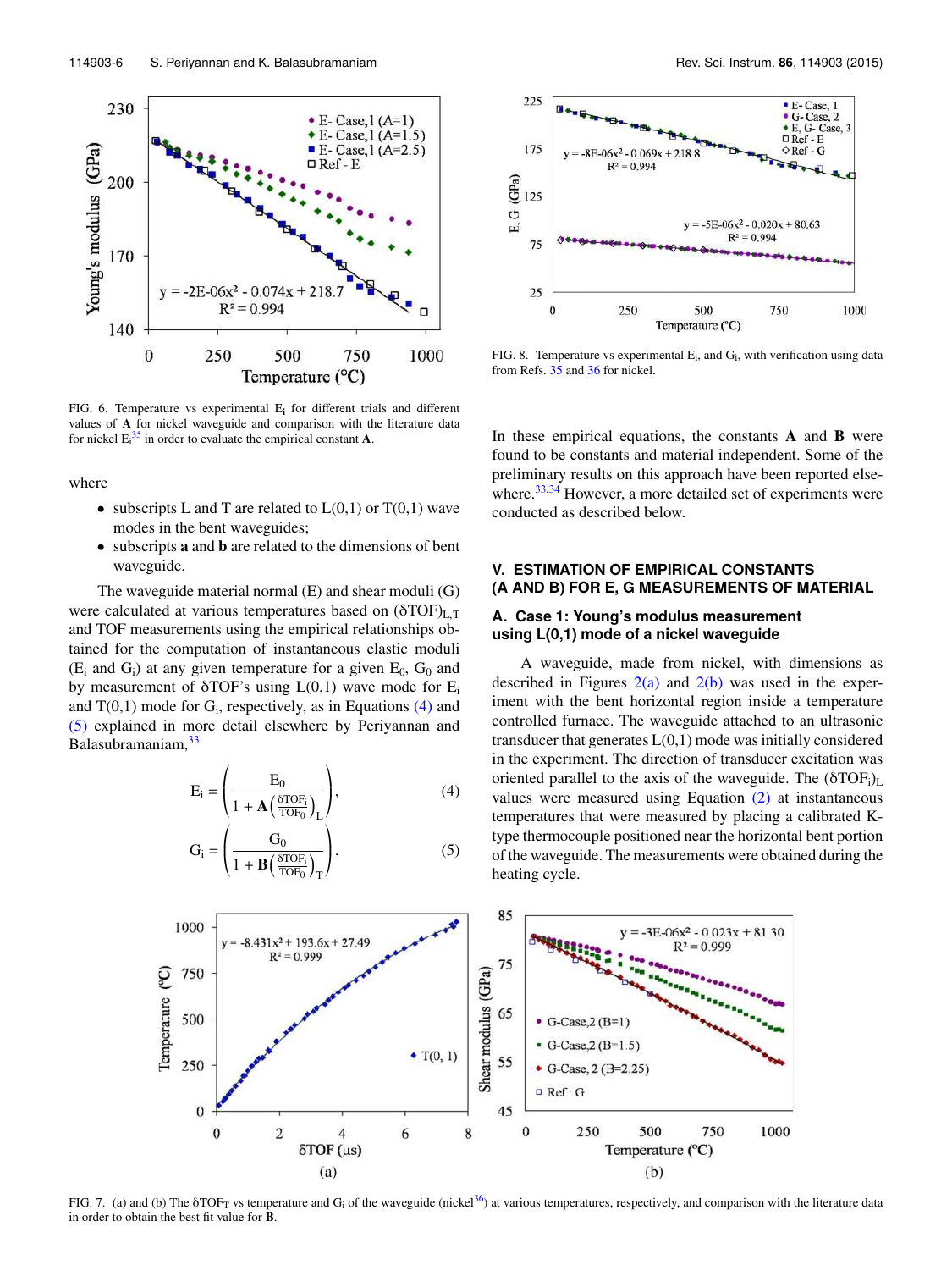

FIG. 9. (a) and (b) Temperature vs Experimental E<sup>i</sup> and G<sup>i</sup> of four different materials, verified with the literature data.

The  $E_i$  values computed using Equation  $(4)$  at various temperatures for different values of constant A, are shown in Figure  $6$ . Using the best fit approach, the constant A was measured to be 2.50. Similarly, experiments were conducted using  $T(0,1)$  mode and the empirical constant value was extrapolated to other materials and evaluated found to work well for all of the different metals tested.

# **B. Case 2: Shear modulus measurement using T(0,1) of a nickel waveguide**

In order to generate the torsional mode, a shear wave transducer was used to produce tangential excitation with an orientation perpendicular to the waveguide axis as shown in Figure  $3(a)$  and the experimental setup used was similar to Figure  $5(a)$ . All experiments were carried out using 0.5 MHz frequency and the previous experimental procedure was followed. The  $(TOF_0)_T$  and  $(\delta TOF_i)_T$  for the T(0,1) mode were measured, for heating cycle using Equations (1) and (2), and the results are shown for nickel waveguide in Figure  $7(a)$ . The  $G_i$  values obtained were found to compare well with the published material in the literature.<sup>36</sup> In Figure  $7(b)$  and using previously described empirical equation (Equation  $(5)$ ), the empirical constant B was determined to be equal to 2.25 for computing  $G_i$  from the measured TOF for the T(0,1) mode. Again, this empirical constant was found to be valid for a wide range of materials and will be used henceforth in this paper.

## **C. Case 3: Simultaneous E and G measurements of nickel material**

In the last case, shear wave transducer was orientated (45◦ inclination) to the surface axis of waveguide. Here, the simultaneously excited  $L(0,1)$  and  $T(0,1)$  modes were generated. The bend reflected and the mode-converted signals from these two modes were also received by the same transducer, in a pulse-echo mode, as shown in Figure  $3(a)$ . The time of flights of both modes are noted in the same figure and also the velocities were verified with individual measurements from cases 1 and 2. Similar procedures and equations were used for simultaneous  $E_i$  and  $G_i$  measurements of nickel material using case 3 setup. Hence, case 3 allows the measurement of  $E_i$  and  $G_i$  of the material using a single setup of experiment. Finally, the measured instantaneous  $E_i$  and  $G_i$  values (from case 3) of nickel material were validated with the literature as well as compared to cases 1 and 2 are shown in Figure 8. The fine agreement can be observed between the case studies and the literature data in the same figure. The similar approach (case 3) can be adopted for different materials.

## **VI. ELASTIC MODULI MEASUREMENTS OF COPPER (Cu), ALUMINIUM (Al), KANTHAL, AND PLATINUM (Pt)**

Similar to the above description, the  $E_i$  and  $G_i$  measurements of 4 different materials Kanthal, Pt, Cu, and Al at various temperatures were conducted. The dimensions of different

TABLE II. Second order polynomial fit coefficients for  $E_i(T)$  (left) and  $G_i(T)$  (right) of the materials evaluated.

|           | $E_i(T) = aT_i^2 + bT_i + c$ |          |              |       | $G_i(T) = dT_i^2 + eT_i + f$ |          |       |       |
|-----------|------------------------------|----------|--------------|-------|------------------------------|----------|-------|-------|
| Material  | A                            | h        | $\mathbf{c}$ | $R^2$ | d                            | e        | f     | $R^2$ |
| Nickel    | $-8.00 \times 10^{-06}$      | $-0.069$ | 218.8        | 0.994 | $-5.00 \times 10^{-06}$      | $-0.020$ | 80.63 | 0.994 |
| Kanthal   | $4.00 \times 10^{-06}$       | $-0.091$ | 218.2        | 0.995 | $-6.00 \times 10^{-06}$      | $-0.031$ | 84.50 | 0.997 |
| Platinum  | $-8.00 \times 10^{-06}$      | $-0.028$ | 165.1        | 0.984 | $-9.00 \times 10^{-06}$      | 0.000    | 60.43 | 0.992 |
| Copper    | $-4.00 \times 10^{-05}$      | $-0.025$ | 127.1        | 0.995 | $-1.00 \times 10^{-05}$      | $-0.013$ | 49.55 | 0.996 |
| Aluminium | $-7.00 \times 10^{-06}$      | $-0.043$ | 72.07        | 0.992 | $-7.00 \times 10^{-06}$      | $-0.011$ | 26.15 | 0.997 |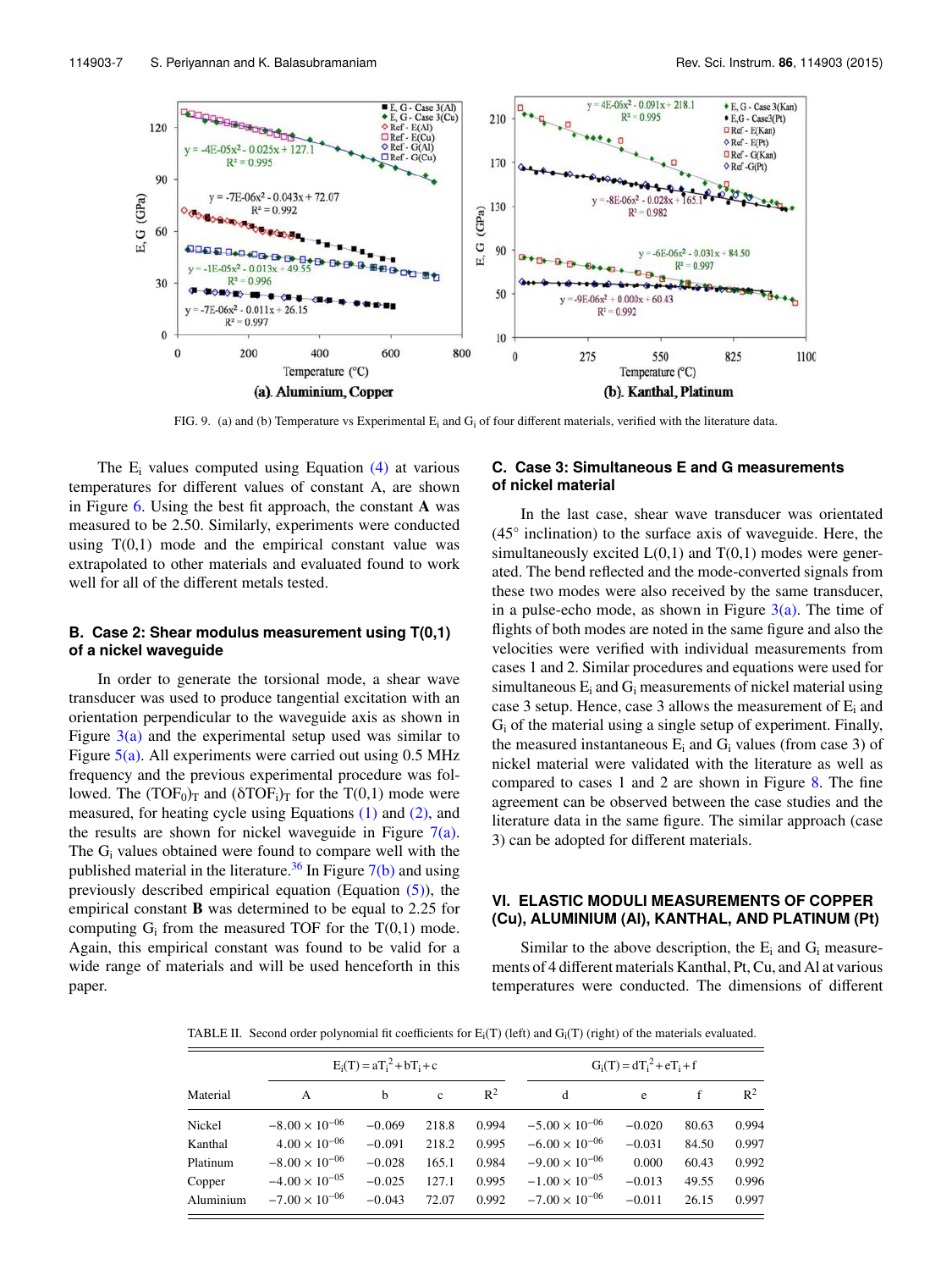TABLE III. Percentage of error from E<sup>i</sup> measurements of materials at various temperatures.

| Temperature $(^{\circ}C)$ | Kanthal | Platinum | Nickel | Copper | Aluminium |  |
|---------------------------|---------|----------|--------|--------|-----------|--|
| 30                        | 1.06    | 0.80     | 0.72   | 1.66   | 0.24      |  |
| 100                       | 1.67    | 0.61     | 0.33   | 0.64   | 0.12      |  |
| 200                       | 2.40    | 0.43     | 0.21   | 0.36   | 0.44      |  |
| 400                       | 3.31    | 0.46     | 0.57   | 0.45   | 0.62      |  |
| 600                       | 3.32    | 1.02     | 0.26   | .      | 1.65      |  |
| 800                       | 2.07    | 2.20     | 1.00   | .      | .         |  |
| 1000                      | 1.00    | 4.08     | 3.49   | .      | .         |  |

materials (L-bent waveguides) are shown in Table I and the experimental frequency range was chosen from Figures  $1(a)$ and  $1(b)$ . Subsequently, experimental  $E_i$  and  $G_i$  values of different materials were verified with the different literature data.<sup>1,17,35,37-39</sup> as shown in Figures 9(a) and 9(b).

## **A. Analysis of E<sup>i</sup> and G<sup>i</sup> measurement**

Table II shows the second order polynomial fit coefficients for  $E_i(T)$  and  $G_i(T)$  of different materials along with the correlation coefficient  $\mathbb{R}^2$  as measured using the ultrasonic waveguide method. The polynomial expressions for temperature dependent behaviour of  $E_i$  and  $G_i$  are provided below in Equations (6) and (7), respectively,

$$
E_i(T) = aT_i^2 + bT_i + c,\t\t(6)
$$

$$
G_i(T) = dT_i^2 + eT_i + f.
$$
 (7)

The high correlation in the curve fit parameters and the excellent matching between the experimentally obtained values along with the published data demonstrate that this method can be reliably and efficiently used to obtain temperature dependent moduli values for a variety of elastic materials.

### **B. Comparison of the obtained results with literature data**

The error analysis was done (using Equation (8)) for different materials for the simultaneous measurements of  $E_i$ and  $G_i$  from ultrasonic waveguide approach with the literature values at different temperatures, as shown in Tables III and IV.

TABLE IV. Percentage of error from G<sup>i</sup> measurements of materials at various temperatures.

| Temperature $(^{\circ}C)$ | Kanthal | Platinum | Nickel | Copper | Aluminium |
|---------------------------|---------|----------|--------|--------|-----------|
| 30                        | 0.53    | 1.35     | 0.71   | 1.34   | 0.48      |
| 100                       | 0.42    | 1.84     | 0.65   | 1.03   | 1.14      |
| 200                       | 0.43    | 0.61     | 0.54   | 0.55   | 1.90      |
| 400                       | 0.48    | 1.84     | 0.21   | 0.52   | 2.59      |
| 600                       | 1.17    | 1.42     | 0.30   | 1.87   | 1.68      |
| 800                       | 2.68    | 1.73     | 1.00   | .      | .         |
| 1000                      | 3.88    | 1.81     | 1.98   | .      | .         |

Here,

$$
\% Error = \frac{|\text{Literature value} - \text{Experimental value}|}{\text{Literature value}} \times 100.
$$
\n(8)

# **VII. CONCLUSION**

A novel ultrasonic waveguide technique is reported, which uses a bent waveguide to simultaneously measure the elastic moduli  $(E_i$  and  $G_i$ ) of different materials over a wide range of temperatures. Three case studies, using a transducer at different direction of orientations (0◦ or 45◦ or 90◦ ), for generating/receiving independently as well as simultaneously the  $L(0,1)$  and/or  $T(0,1)$  wave modes. All three cases of the time of flight differences ( $\delta \text{TOF}$ )<sub>L,T</sub> were measured at the horizontal bent portion (uniform temperature region) of waveguide. The  $(\delta \text{TOF})_{\text{L,T}}$  could then be used to calculate  $E_i(T)$  and  $G_i(T)$ of the waveguide material as a function of temperature using two empirical constants based expressions. The empirical constants A and B were determined experimentally. Simultaneous mode measurements for the moduli  $E_i(T)$  and  $G_i(T)$ were compared well with independent mode measurements and were also validated with data found in the literature. The simultaneous technique can be used for rapid and efficient measurement of temperature dependent elastic moduli of materials over a wide range of temperatures. This technique has the potential to provide a time saving and robust alternative to other existing techniques for measurement of high temperature moduli properties.

# **ACKNOWLEDGMENTS**

The authors wish to thank the Board for Research in Nuclear Sciences (BRNS), Mumbai, INDIA, for financial support for this work.

- <sup>3</sup>J. Outinen, O. Kaitila, and P. Makelainen, "A study for the development of the design of steel structures in fire conditions," in 1st International Workshop of Structures in Fire, Copenhagen, Denmark, 2000.
- <sup>4</sup>S. M. Kumaran, V. Rajendran, T. Jayakumar, P. Palanichamy, P. Shankar, and B. Raj, J. Alloys Compd. 464, 150 (2008).
- <sup>5</sup>L. Bourgeois, M. H. Nadal, F. Clement, and G. R. Chapuis, J. Alloys Compd. 444–445, 261 (2007).
- <sup>6</sup>A. Sather, J. Acoust. Soc. Am. 43, 1291 (1968).
- <sup>7</sup>E. Schreiber, O. L. Anderson, and N. Soga, *Elastic Constants and Their Measurement* (McGraw-Hill, New York, 1973).
- <sup>8</sup>M. H. Nadal, C. Hubert, and G. R. Chapuis, J. Alloys Compd. 444–445, 265  $(2007)$
- <sup>9</sup>R. S. Lima, S. E. Kruger, G. Lamouche, and B. R. Marple, J. Therm. Spray Technol. 14, 52 (2005).
- $10$ J. A. Brammer and C. M. Percival, Exp. Mech. 10, 245 (1970).
- <sup>11</sup>Y. Bao, H. Zhang, M. Ahmadi, M. A. Karim, and H. F. Wu, Ultrasonics 54, 867 (2014).
- <sup>12</sup>L. S. Cook, A. Wolfenden, and G. M. Ludtka, *Dynamic Elastic Modulus Measurements in Materials* (ASTM, STP, 1990), Vol. 1045, pp. 81–95.
- <sup>13</sup>W. H. Hill and K. D. Shimmin, "Elevated temperature dynamic elastic moduli of various metallic materials," Wadd Technical Report 60, 438, 1961.
- <sup>14</sup>F. Farraro and R. B. McLellan, Meteorol. Trans. A 8, 1553 (1977).

<sup>&</sup>lt;sup>1</sup>R. B. McLellan and T. Ishikawa, J. Phys. Chem. Solids  $48$ , 603 (1987).

<sup>2</sup>E. Ufuah, "Characterization of elevated temperature mechanical properties of butt-welded connections made with HS steel grade S420M 2012," in *Proceedings of the World Congress on Engineering* (WCE, London, UK, 2012), Vol. III.